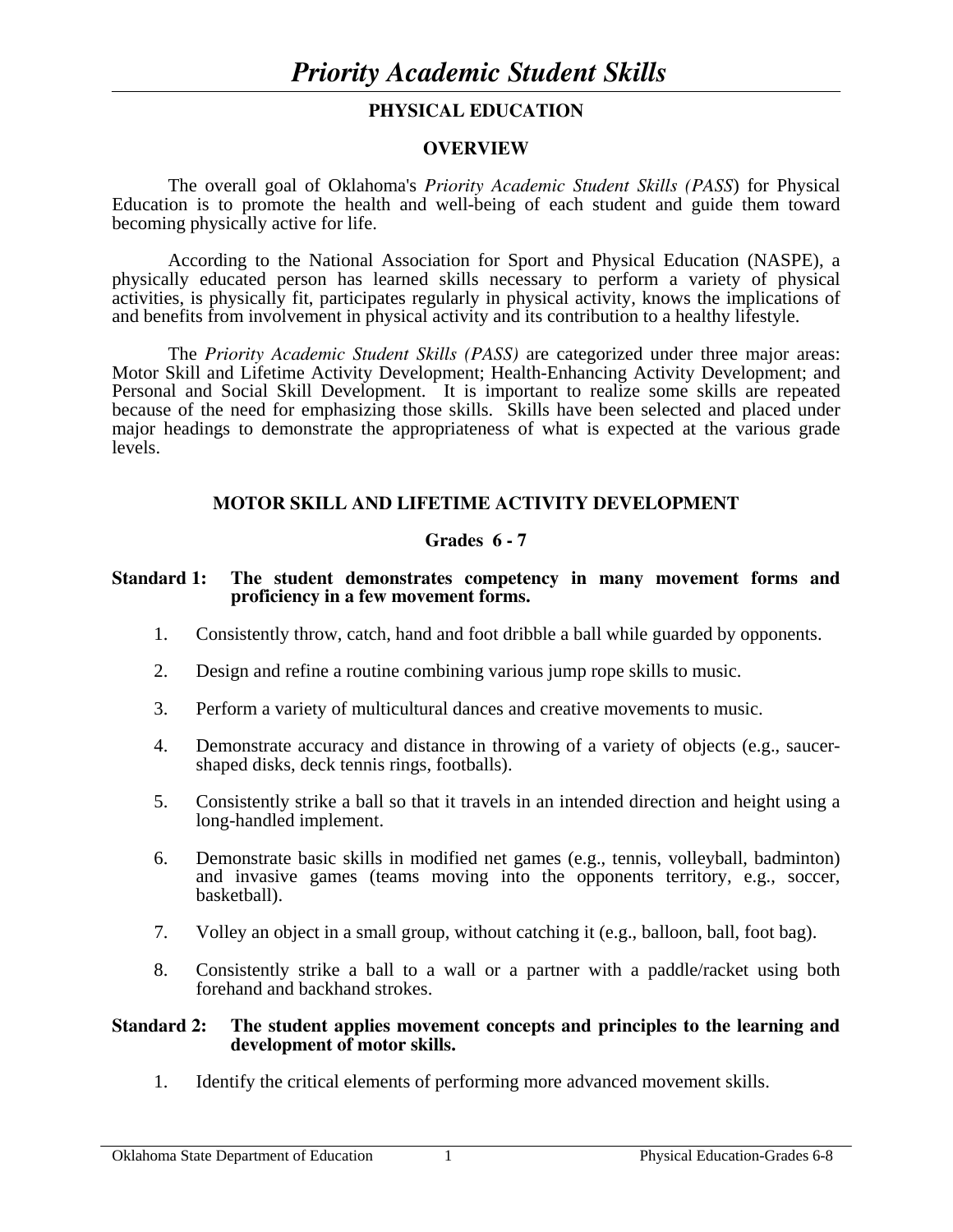# *Priority Academic Student Skills*

- 2. Apply specific knowledge in skill development.
- 3. Identify characteristics of highly skilled performance in a few movement forms.

## **HEALTH-ENHANCING ACTIVITY DEVELOPMENT**

## **Standard 3: The student exhibits a physically active lifestyle.**

- 1. Participate in an individualized fitness program.
- 2. Monitor heart rate before, during and after activity.
- 3. Identify benefits of participation in different forms of physical activities.

## **Standard 4: The student achieves and maintains a health-enhancing level of physical fitness.**

- 1. Set goals for achieving and maintaining acceptable body composition levels.
- 2. Identify benefits of participation in different forms of physical activities.
- 3. Explain the importance of the components of health-related fitness: cardiovascular endurance, muscular strength, muscular endurance, and body composition.
- 4. Identify proper warm-up, conditioning, cool-down techniques, and safe principles of exercise.

## **PERSONAL AND SOCIAL SKILL DEVELOPMENT**

## **Standard 5: The student demonstrates responsible personal and social behavior in physical activity settings.**

- 1. Design and play small group games that involve cooperating with others.
- 2. Apply rules and etiquette in physical activities.
- 3. Accept and respect the decisions made by game officials, whether they are fellow students, teachers, or volunteers.

#### **Standard 6: The student demonstrates understanding and respect for differences among people in physical activity settings.**

- 1. Participate with and show respect for persons of like and different skill levels.
- 2. Demonstrate sensitivity to the feelings of others during interaction with others in a physical activity setting.

## **Standard 7: The student understands that physical activity provides opportunities for enjoyment, challenge, self-expression, and social interaction.**

1. Enjoy the challenges of learning new activities.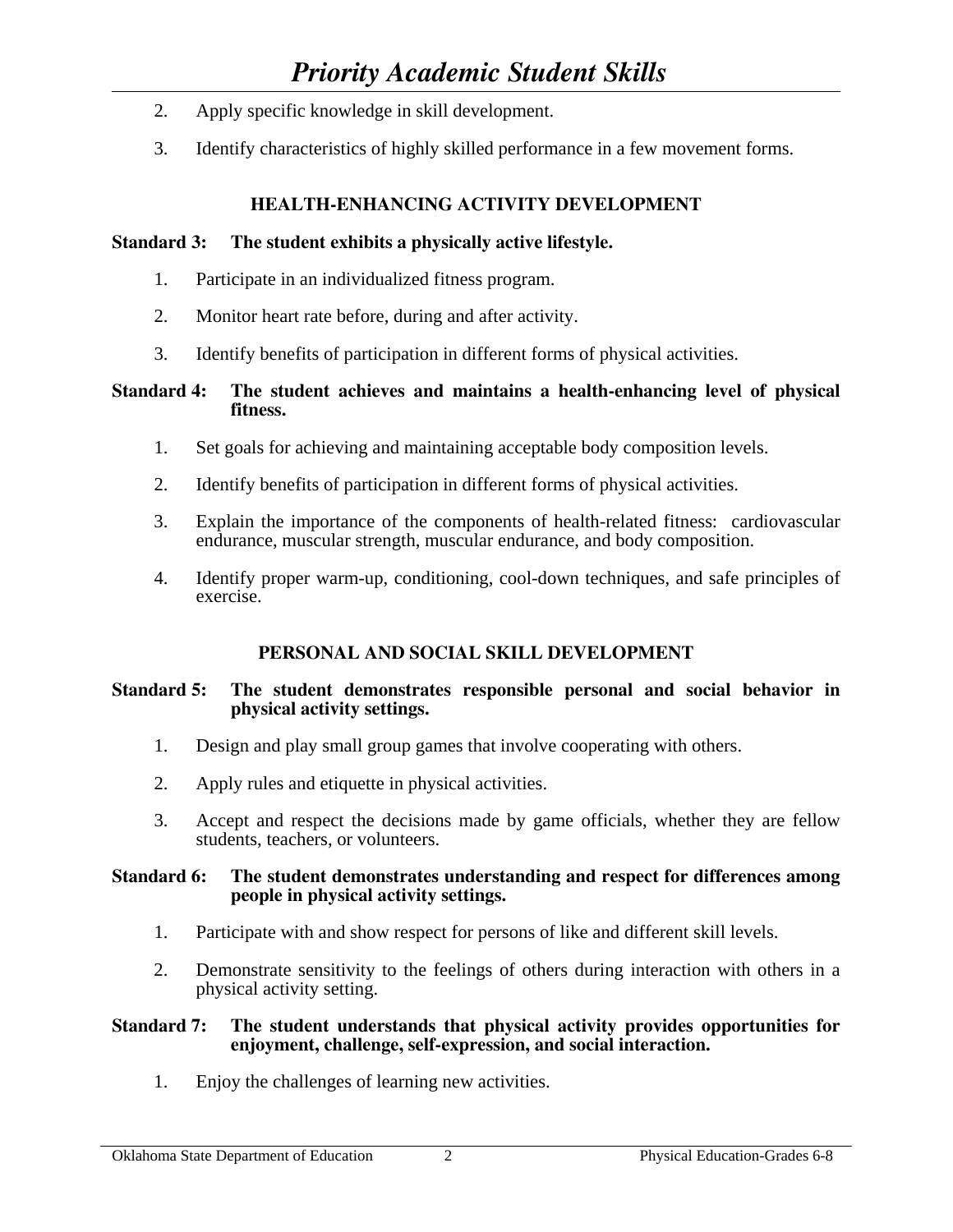- 2. Become more skilled in participation of favorite activities.
- 3. Identify the creative aspects of performance of physical activity.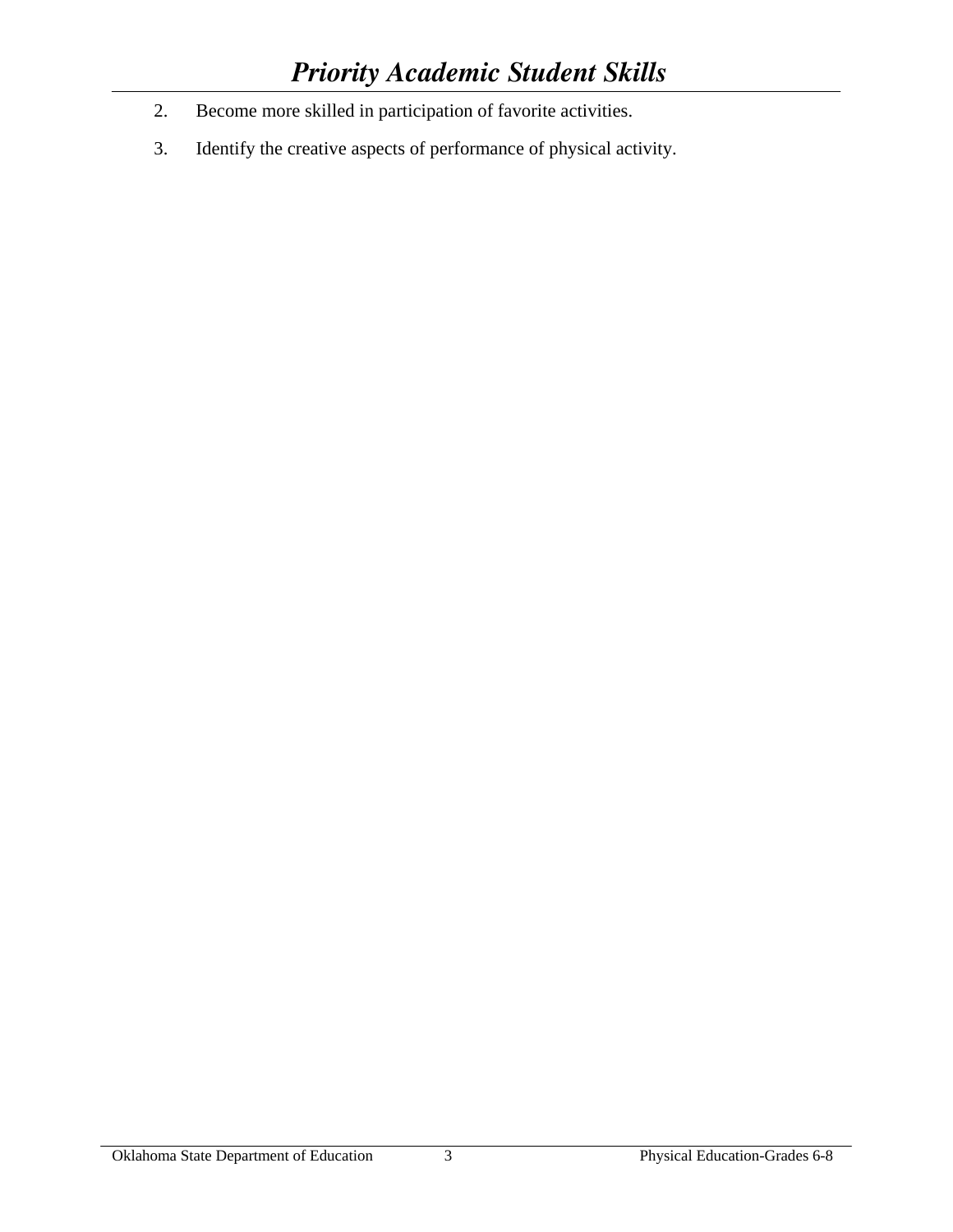## **MOTOR SKILL AND LIFETIME ACTIVITY DEVELOPMENT**

#### **Grades 8 - 9**

#### **Standard 1: The student demonstrates competency in many movement forms and proficiency in a few movement forms.**

- 1. Design and perform rhythmic activities involving physical movement with or without music, encompassing a variety of multicultural forms of movement and/or manipulative objects (e.g., tinikling, jump rope, creative movement).
- 2. Design sequences demonstrating rhythmic movement incorporating the manipulation of objects.
- 3. Design smooth sequences demonstrating traveling, jumping, rolling, balancing, and weight transfer with intentional changes in direction, speed, and flow.

#### **Standard 2: The student applies movement concepts and principles to the learning and development of motor skills.**

- 1. Demonstrate competency in a variety of movement forms.
- 2. Demonstrate basic skills and safety procedures for participating in selected outdoor pursuits.
- 3. Use offensive and defensive strategies in modified activities of team and individual sports.
- 4. Evaluate and select strategies for improved performance in selected activities.
- 5. Demonstrate basic to intermediate proficiency in at least one activity from the following categories: individual, dual, and team sports.
- 6. Demonstrate basic to intermediate proficiency in at least one of the following categories: aquatics, dance, gymnastics, and outdoor pursuits.
- 7. Perform a variety of dances with fluency and in time to music (e.g., folk, square, social, creative).

## **HEALTH-ENHANCING ACTIVITY DEVELOPMENT**

#### **Standard 3: The student exhibits a physically active lifestyle.**

- 1. Establish personal fitness goals.
- 2. Participate regularly in and out of the school setting in health-enhancing physical activity to accomplish personal goals.
- 3. Demonstrate knowledge of long-term physiological and psychological benefits that may result from regular participation in physical activity.
- 4. Correctly demonstrate various weight-training principles.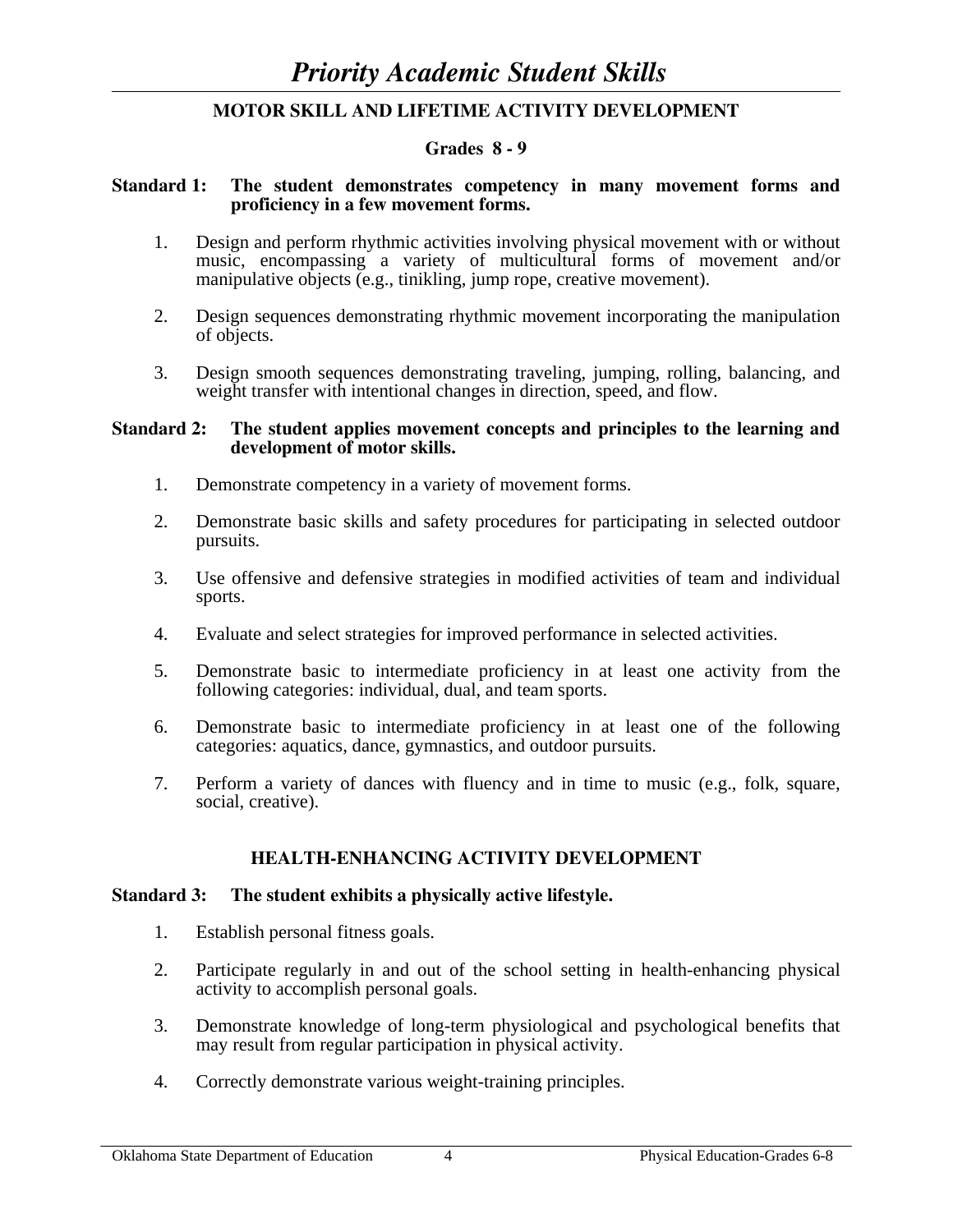5. Describe principles of training and conditioning for specific activities.

## **Standard 4: The student achieves and maintains a health-enhancing level of physical fitness.**

- 1. Analyze and categorize activities and exercises according to potential fitness benefits.
- 2. Evaluate the role of exercise and other factors to be considered in weight control.
- 3. Design and participate in an individual fitness program that emphasizes health-related fitness components: muscular strength, muscular endurance, flexibility, cardiovascular endurance and body composition.<br>4. Use results from fitness assessments to guide cha
- Use results from fitness assessments to guide changes in personal program.
- 5. Design and implement a personal fitness profile that relates to total wellness.
- 6. Utilize technology to research fitness, health, and wellness information.

## **PERSONAL AND SOCIAL SKILL DEVELOPMENT**

## **Standard 5: The student demonstrates responsible personal and social behavior in physical activity settings.**

- 1. Demonstrate appropriate conduct as an individual and as part of a group.
- 2. Apply appropriate safety rules and precautions inherent to physical education.
- 3. Recognize the influence of peer pressure.
- 4. Solve problems by analyzing causes and potential solutions.
- 5. Work cooperatively with a group to achieve group goals.

#### **Standard 6: The student demonstrates understanding and respect for differences among people in physical activity settings.**

- 1. Show respect for persons of like and different skill levels.
- 2. Discuss the historical role of various games, sports, and dance in the cultural life of a population.
- 3. Utilize technology in gathering information concerning the history of sports and other cultural games and dances.

#### **Standard 7: The student understands that physical activity provides opportunities for enjoyment, challenge, self-expression, and social interaction.**

- 1. Try new and challenging activities.
- 2. Recognize physical activity as a means for self-expression and enjoyment.
- 3. Become more skilled in a selected favorite activity.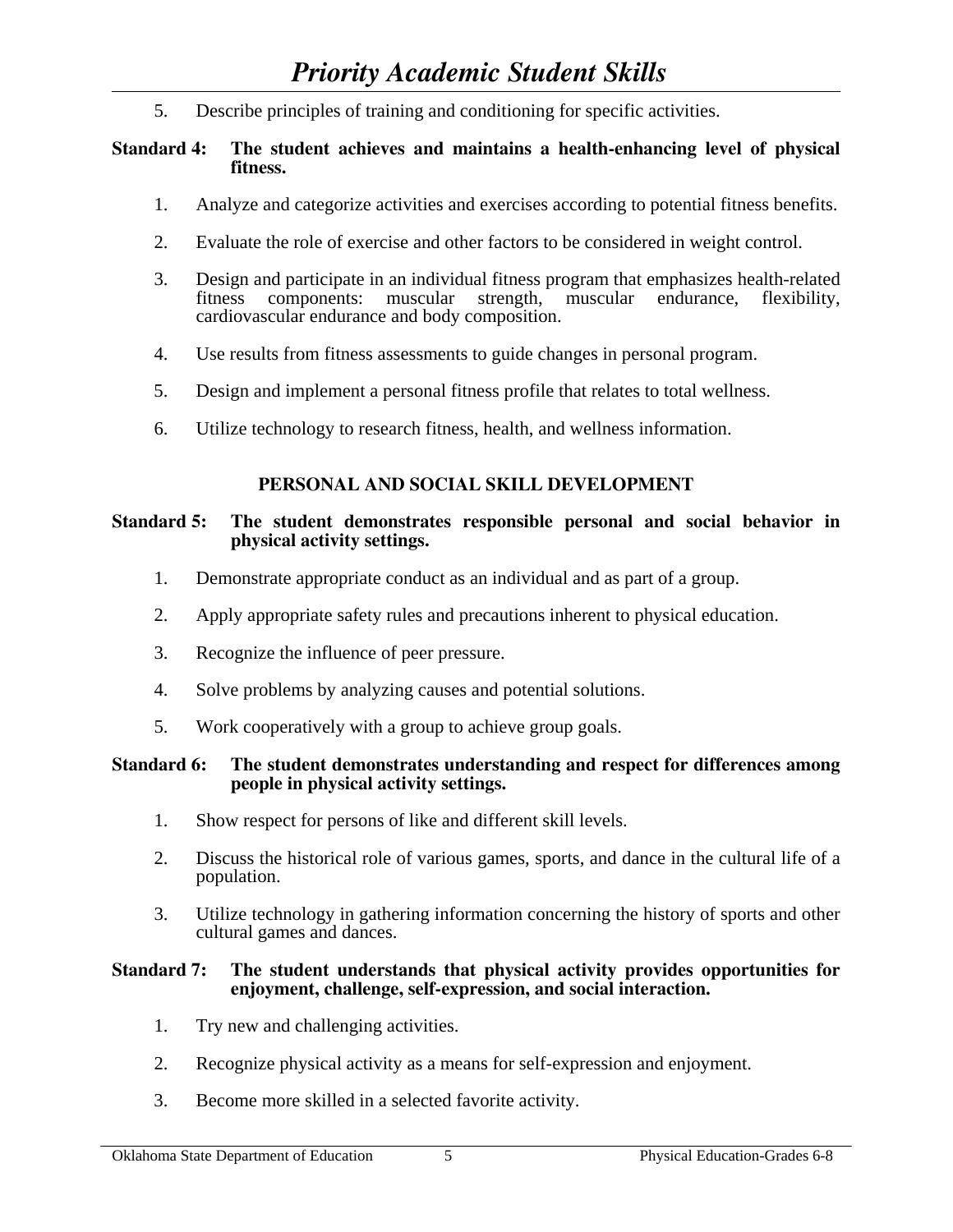# *Priority Academic Student Skills*

## **GLOSSARY**

**aerobic** - the metabolic function in which oxygen is used to produce energy. Aerobic training conditions the cardiorespiratory and muscular skeletal system.

**authentic assessment** - assessing the student in the actual or natural setting in which the skill is performed.

**ballistic** - bouncing type movements, as in bouncing a stretch which is not recommended.

**biomechanical principles** - the principles of human movement.

**body composition** - the ratio of lean body mass (bone, muscle, organs) to body fat.

**cardiorvascular endurance** - a measure of the heart's ability to pump oxygen-rich blood to the working muscles during exercise, and the muscle's ability to take up and use the delivered oxygen to produce the energy needed to continue exercising.

**combatives** - activities that allow students the opportunity to match physical strength, skill, and agility against other students.

**cooperation** - the ability to work with others in pursuit of a mutual goal.

**creative movement** - allowing students to express feelings, ideas, emotions, and creativity through rhythmical movement.

**flexibility** - the ability of a joint to move freely through a full range of motion.

**health-related fitness** - fitness components (i.e., muscular strength, muscular endurance, flexibility, body composition, and cardiorespiratory endurance).

**healthy lifestyle** - health-related behaviors over which the individual has personal decisionmaking control, including proper diet, adequate exercise, and appropriate rest which promotes both physical and emotional well-being.

**locomotor skills** - skills used to move from one place to another or to raise the center of gravity (i.e., walking, running, sliding, skipping, galloping, jumping, hopping).

**manipulative skills** - skills such as catching, throwing, kicking, striking that involve the handling of an object or objects.

**motor skills** - movement skills classified as locomotor, nonlocomotor, rhythmical and manipulative.

**muscular endurance** - the ability of a muscle or muscle group to apply force repeatedly or to sustain a contraction for a period of time.

**muscular strength** - the ability of a muscle or muscle group to exert force against a resistance.

**nonlocomotor skills** - movement in place or around the axis of the body such as bending, twisting, swaying, or raising and lowering of body parts.